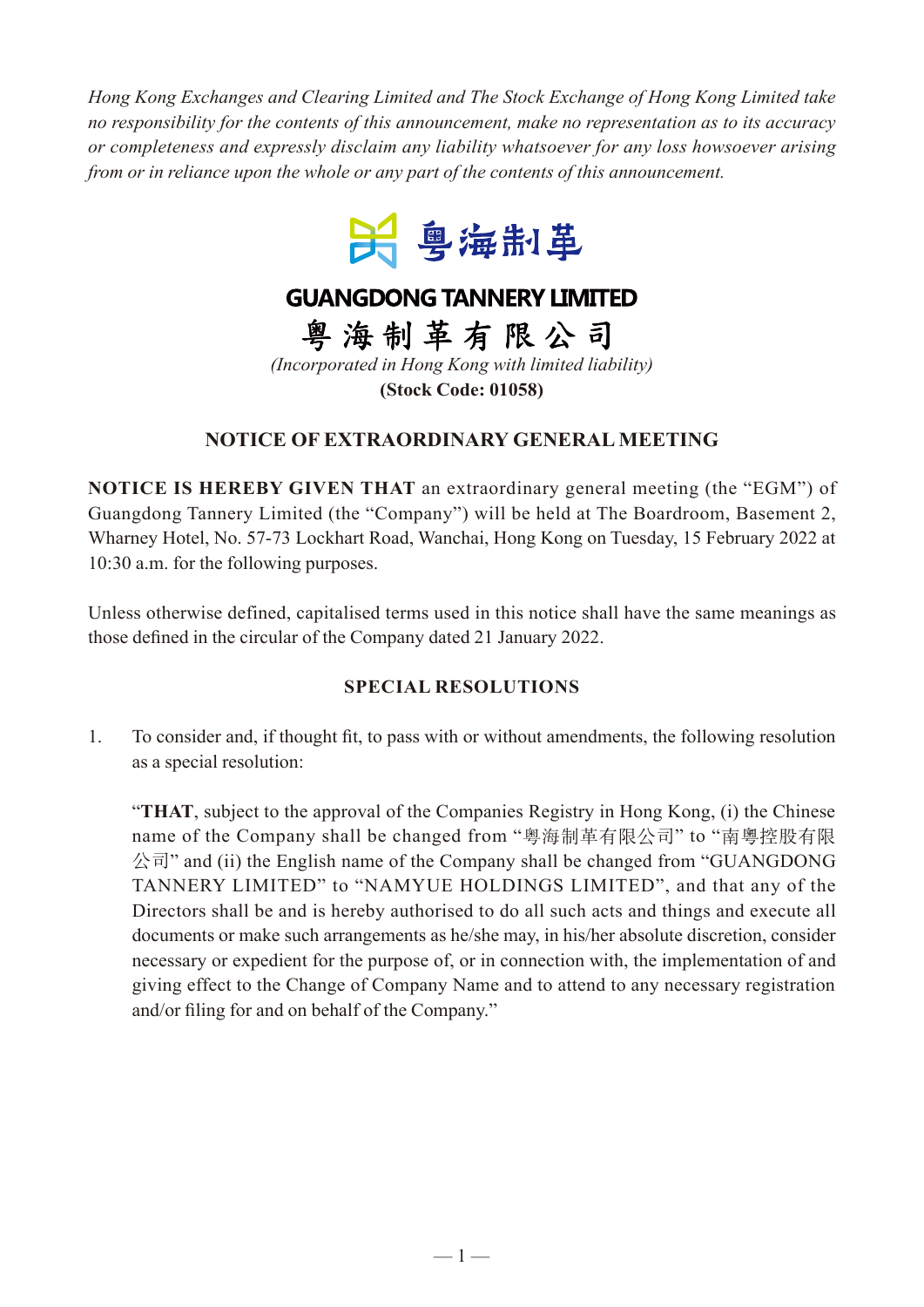2. To consider and, if thought fit, to pass with or without amendments, the following resolution as a special resolution:

"**THAT**, subject to the Change of Company Name under the said resolution no. 1 taking effect, the Articles of Association shall be amended by (i) replacing all references to "粵海制革有限公司" with "南粵控股有限公司" and (ii) replacing all references to "GUANGDONG TANNERY LIMITED" with "NAMYUE HOLDINGS LIMITED" to reflect the Change of Company Name, and that any of the Directors shall be and is hereby authorised to do all such acts and things and execute all documents or make such arrangements as he/she may, in his/her absolute discretion, consider necessary or expedient for the purpose of, or in connection with, the implementation of and giving effect to the said Amendments and to attend to any necessary registration and/or filing for and on behalf of the Company."

## **ORDINARY RESOLUTIONS**

- 3. To re-elect Mr. Zhou Hao as an Executive Director.
- 4. To re-elect Mr. Huang Junfeng as a Non-Executive Director.

By Order of the Board **Zhou Hao** *Chairman*

Hong Kong, 21 January 2022

*Registered office:* 29th Floor Guangdong Investment Tower 148 Connaught Road Central Hong Kong

*Notes:*

- (i) A shareholder entitled to attend and vote at the EGM may appoint one or more proxies to attend and, on a poll, vote in his place and such proxy need not be a shareholder of the Company.
- (ii) To be valid, the form of proxy together with the power of attorney (if any) or other authority (if any) under which it is signed (or a notarially certified copy of such power or authority) must be delivered to the Company's share registrar, Tricor Tengis Limited, at Level 54, Hopewell Centre, 183 Queen's Road East, Hong Kong not less than 48 hours before the time fixed for holding the EGM or adjourned EGM. The appointment of a proxy will not prevent a shareholder from subsequently attending and voting at the EGM or any adjourned EGM if he so wishes. If a shareholder who has lodged a form of proxy attends the EGM, his form of proxy will be deemed to have been revoked.